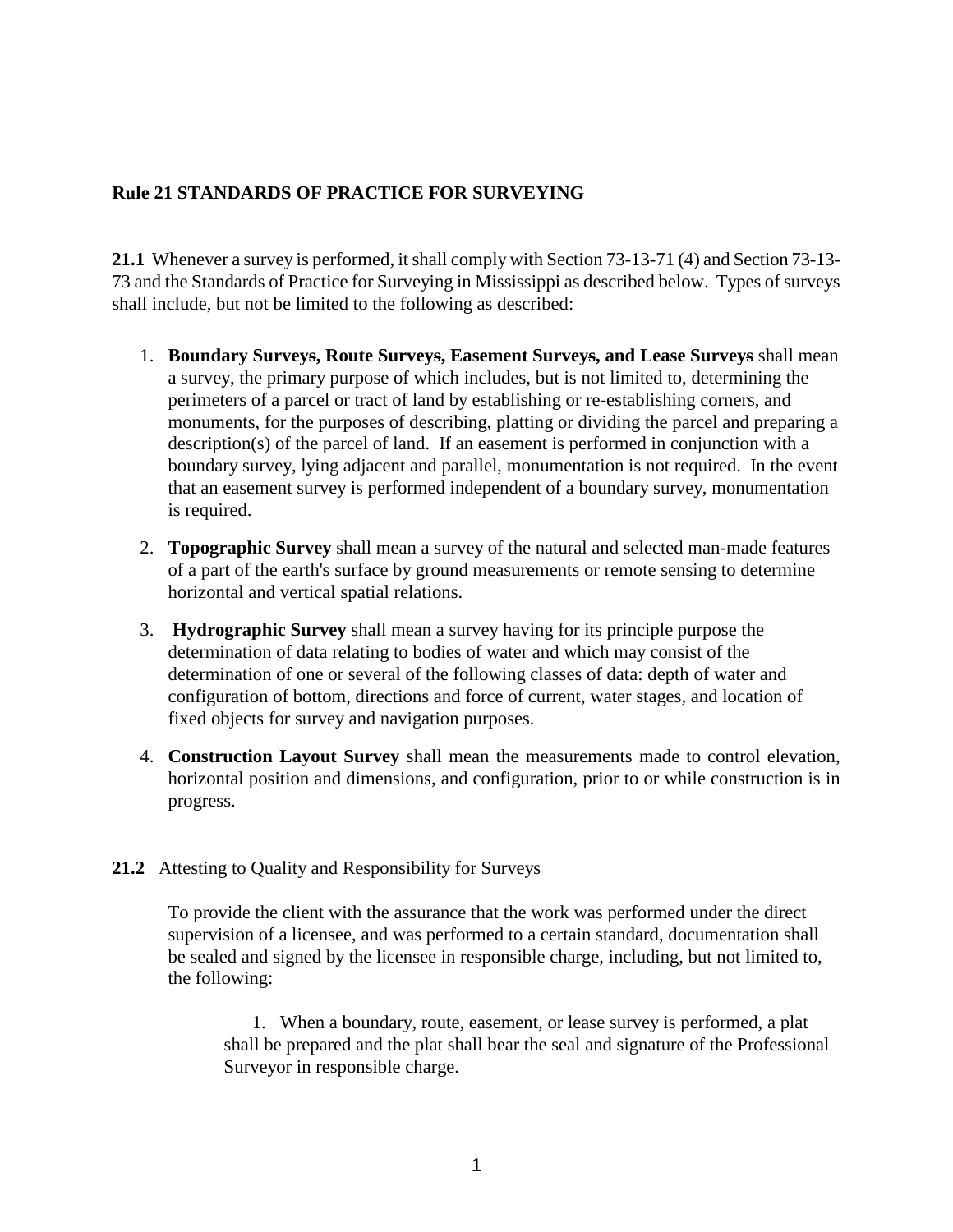2. When a topographic survey, hydrographic survey or construction layout survey is performed at the request of a client, any plat, map or report that is the final product of that licensee for that project shall be sealed and signed by the Professional Surveyor or the Professional Engineer in responsible charge. If a topographic survey, hydrographic survey or construction layout survey is performed by a licensee to obtain data to be used by that licensee to perform calculations or to be incorporated into a final product of that project, then the final product of that project shall be sealed and signed by the Professional Surveyor or the Professional Engineer in responsible charge.

**21.3** The boundary, route, easement, and lease survey plat shall conform to the following requirements and shall include the following information:

- a. The plat shall be displayed on any reasonably stable and durable drawing paper, vellum, linen, or film of reproducible quality. No plat or map shall have dimensions of less than 8 1/2 x 11 inches.
- b. The plat shall show the scale, area, and classification of the survey (A,B,C or D). These classifications are based upon both the purposes for which the property is being used at the time the survey is performed and any proposed developments which are disclosed by the client. This classification must be based on the criteria in Appendix A, and the survey must meet the minimum specifications set forth in Appendix B. Scale shall be sufficient to show detail for the appropriate classification.
- c. The reference meridian used to conduct the survey shall be stated on the survey plat. A definitive north arrow shall be shown on the plat. All surveys will be referenced to a true meridian by accepted methods with the following exceptions: (a) those used in existing subdivisions; (b) those shown on city or town plats; or, (c) those shown on a previous survey when the current survey is a division of said previous survey and enough monumentation is available to establish the original orientation. If Global Positioning System equipment is used to obtain the reference meridian, it shall be stated on the plat whether the bearings are grid or geodetic. If any published horizontal control stations are occupied during the survey, they shall be listed on the plat and the horizontal datum used shall be listed on the plat. If a meridian established by the compass is used, the compass must be properly declinated and adjusted to a True Meridian. Regardless of the meridian used, the survey must be referenced to a well defined line, group of monuments, reference points, etc. of a normally assumed permanent nature so the orientation of the survey can be re-established. This reference line and its relation to the meridian used must be clearly shown on the survey plat.
- d. All monuments, natural and artificial (man-made), found or set shall be shown and described on the survey plat. The monuments shall be noted as found or set. All monuments set shall be ferrous metal, or contain ferrous metal, not less than 1/2 inch in diameter, and not less than eighteen inches in length. All monuments set shall display the license number of the Professional Surveyor , the COA number of the firm, or the name of the responsible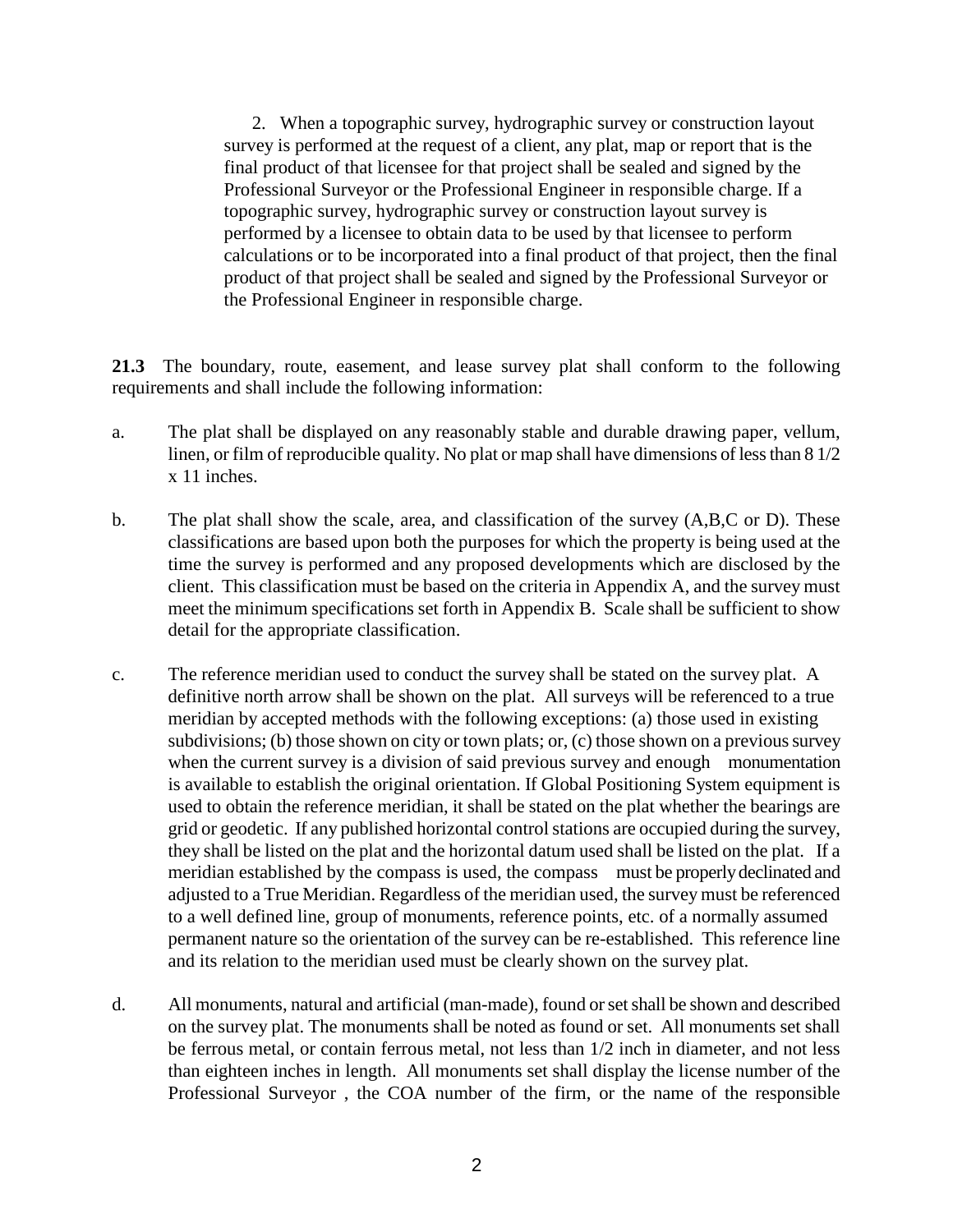government agency. All corners shall be monumented, either by a found monument clearly described on the survey plat, or by a monument set as described above, except however, a corner which falls in a creek, stream or ditch, in a gravel or asphalt road or upon solid rock, concrete or other like materials shall be marked in a permanent manner and clearly identified on the plat or witnessed by Witness Corners. Witness Corners shall be set whenever a corner monument cannot be set or is likely to be disturbed. Such witness corners shall be set as close as practical to the true corner and shall meet the same physical standards that would be required for the true corner were it set. If only one (1) witness corner is set, it must be set on the actual boundary line or prolongation thereof. Otherwise, at least two (2) witness corners shall be set and so noted on the plat of the survey. The bearing and distance referencing the witness corners from the true corner shall be shown on the plat. If the witness corner is set on the boundary line, only the distance may be shown. Courses that intersect a creek, stream, ditch or the center of a public road that is to be used as a boundary of the parcel being surveyed, should have witness corners set on the line intersecting same, and be clearly shown on the plat. Concrete right-of-way markers may be acceptable as monuments on all roadways, streets, and utility rights-of-way, and may be placed only at points where right-ofway width or direction change.

- e. The plat of a metes and boundary survey must clearly describe and show the monument marking the commencing point and the point of beginning for the survey. Commencing Point is a well defined, monumented point referenced to the U.S. Public Land (GLO) Survey system or other recorded subdivision plat, recorded and monumented City or County plat or map, compatible with Mississippi Statutes for filing and recording of land ownership that is used in a metes and bounds description. Point of Beginning is a well defined monumented point referenced to the U.S. Public Land (GLO) Survey system or recorded subdivision plat, recorded and monumented City or County plat or map, compatible with Mississippi Statutes for recording land ownership that is used as the beginning and ending point in a metes and bounds land description.
- f. All discrepancies between the survey and the record description, and the source of all information used in making the survey shall be indicated. When an inconsistency is found, including a gap or overlap, excess or deficiency, erroneously located boundary lines or monuments, or when any doubt as to the location on the ground of the true boundary or property rights exists, the nature of the inconsistency shall be clearly shown on the drawing.
- g. A description and location of any physical evidence of occupation found along a boundary line, including fences, walls, buildings or monuments.
- h. The horizontal length (distance) and direction (bearing or azimuth) of each line as specified in the legal description and as determined in the actual survey process.
- i. Four (4) elements of all circular curves shall be shown ( radius, arc length, chord bearing and chord length).
- j. When a property description is required by the client, the description prepared by the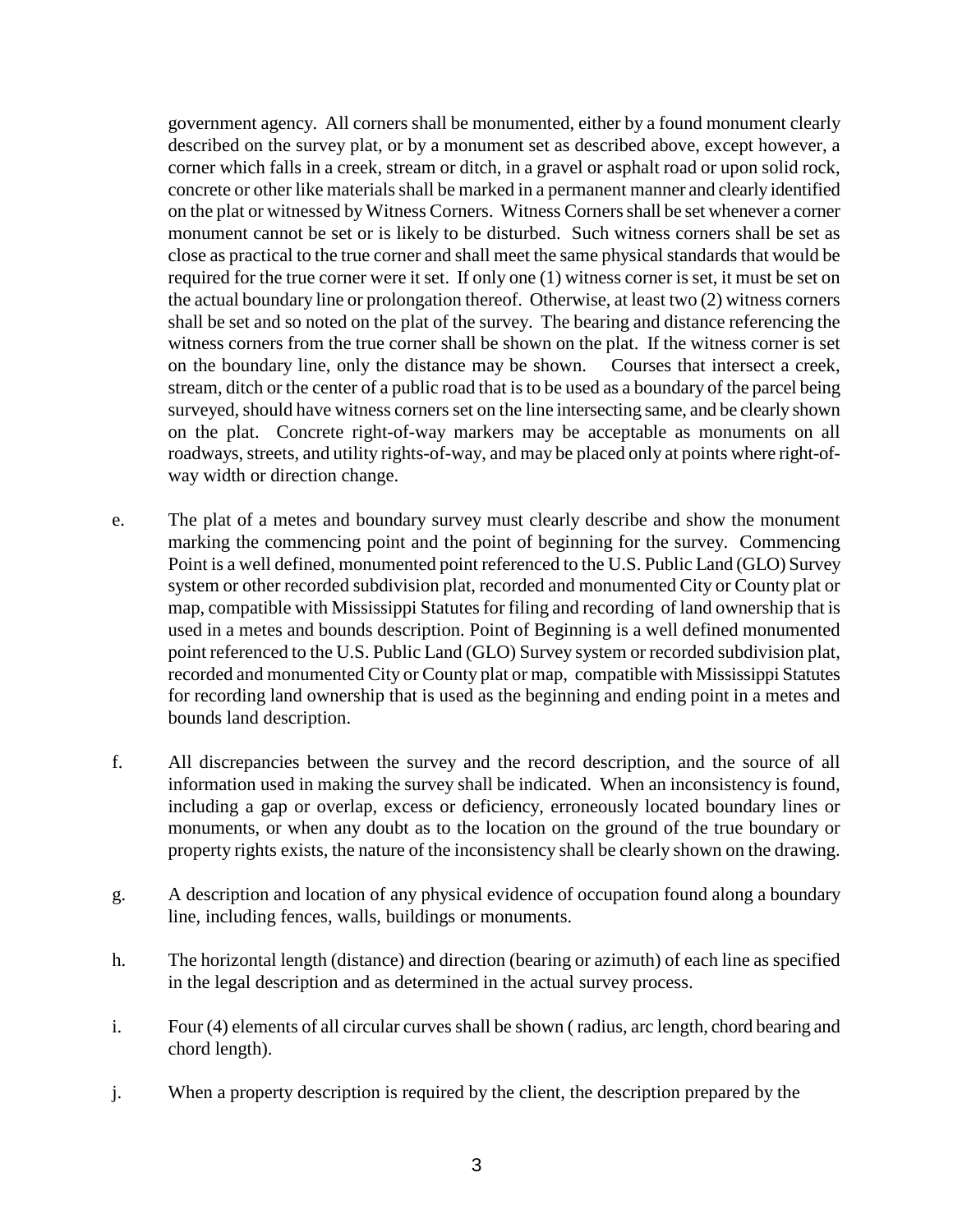Professional Surveyor should list all pertinent information that is shown on the survey plat to include, but not limited to: commencing point, point of beginning, course bearing and distances, description of all corner monuments, description and offset of witness corners and basis of bearings.

- k. The lot and block or tract numbers or other designations, including those of adjoining lots and tracts if the survey is within a recorded subdivision.
- l. Visible encroachments onto or from adjoining property or abutting streets with the extent of such encroachment. No sub-surface encroachments are required to be located unless their existence and location is furnished to the surveyor by the client.
- m. All public and private rights-of-way or easements which are observed, adjoining or crossing the land surveyed and pertinent to the survey.
- n. Location of all permanent improvements pertinent to the survey, with reference to the boundaries.
- o. Anytime State Plane Coordinates are used on a survey in the State of Mississippi, these surveys must be performed in compliance with state Law (Chapter No.462, Senate Bill Number 2131, approved March 29, 1991) and in compliance with item (e) of this rule. State Plane Coordinates shall be clearly referenced to the appropriate horizontal datum on the plat. When State Plane Coordinates are used, the following information shall be shown on the plat: (1) the State Plane Coordinates System Zone, (2) the horizontal and/or vertical datum(s) used, (3) the method used to derive information such as Global Positioning System or conventional survey, (4) all horizontal and/or vertical control points used (5) a combined or correctional factor, (6) the convergence angle., The coordinates of a minimum of two (2) reference points relevant to the survey shall be shown on the plat or map.
- p. Regardless of the type of survey, a plat or survey shall bear the name, address, date of field survey, and signature and seal (either embossed or stamped) of the licensee in responsible charge. This signature and seal is certification that the survey meets the requirements of the Standards of Practice for Surveyors in Mississippi as adopted by the Mississippi Board of Licensure for Professional Engineers and Surveyors. Other regulations including the Manual of Instructions for the Survey of U.S. Public Lands and all subdivision Laws and regulations of the State of Mississippi Statutes shall be followed.

**21.3 Enforcement -** Licensees failing to meet these standards of practice will be subject to appropriate disciplinary action by the Licensure Board.

## **APPENDIX A - Classification of Surveys**